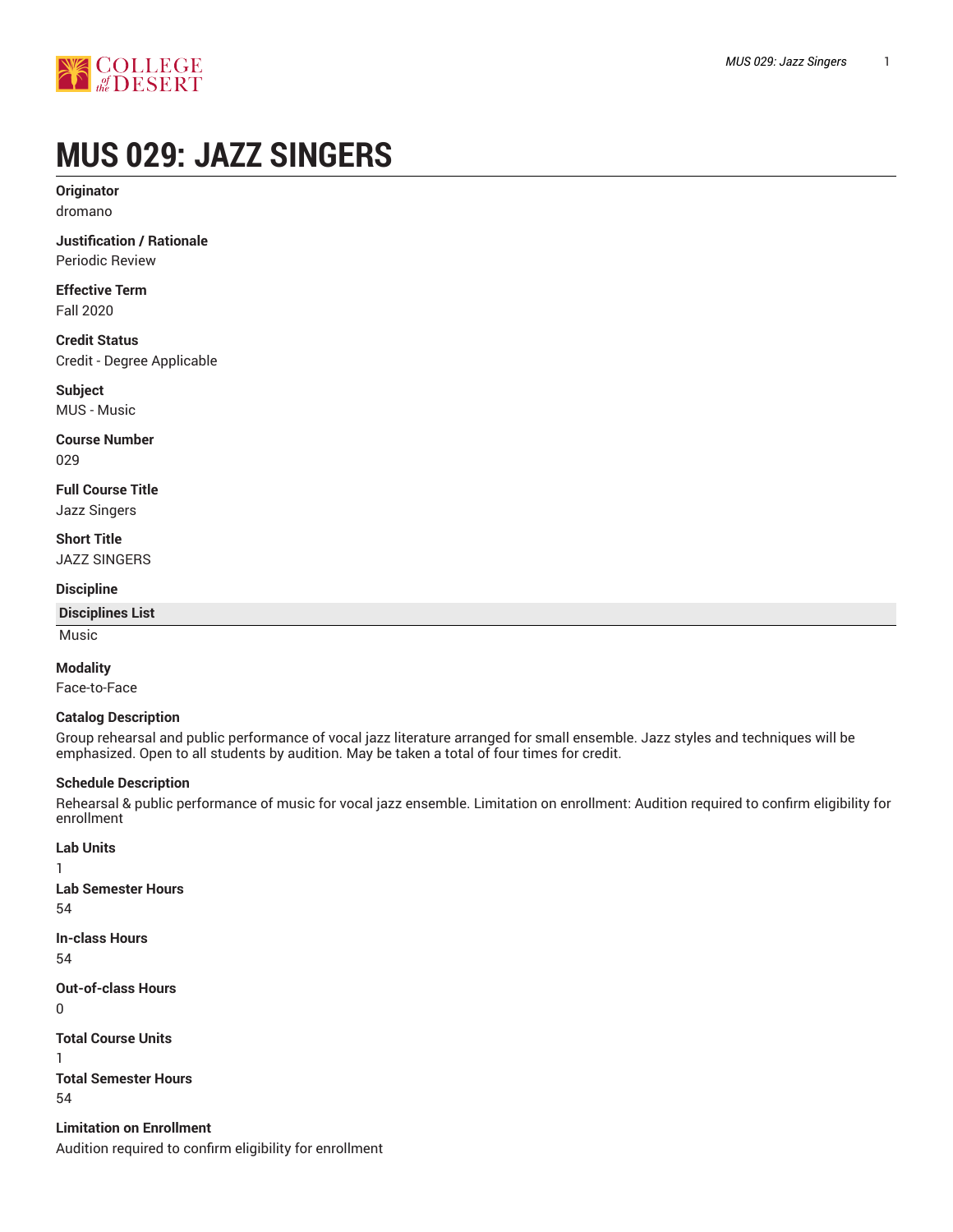

#### **Class Size Maximum**

25

#### **Course Content**

- 1. Vocal jazz repertoire of diverse cultural origins.
- 2. Sight-reading music for jazz choir.
- 3. Rehearsal and public performance techniques/etiquette.
- 4. Ensemble interpretation and presentation.

#### **Lab Content**

- 1. Vocal jazz repertoire of diverse cultural origins.
- 2. Sight-reading music for jazz choir.
- 3. Rehearsal and public performance techniques/etiquette.
- 4. Ensemble interpretation and presentation.

#### **Course Objectives**

|             | <b>Objectives</b>                                                 |
|-------------|-------------------------------------------------------------------|
| Objective 1 | Perform a diverse array of jazz literature scored for jazz choir. |
| Objective 2 | Sight-read music scored for jazz choir.                           |
| Objective 3 | Accurately perform individual parts within the larger ensemble.   |
| Objective 4 | Demonstrate appropriate rehearsal and performance etiquette.      |

#### **Student Learning Outcomes**

|           | Upon satisfactory completion of this course, students will be able to:           |
|-----------|----------------------------------------------------------------------------------|
| Outcome 1 | Accurately perform individual parts in a diverse array of jazz choir literature. |

#### **Methods of Instruction**

| <b>Method</b>                      | Please provide a description or examples of how each instructional<br>method will be used in this course. |
|------------------------------------|-----------------------------------------------------------------------------------------------------------|
| Activity                           | Classroom rehearsal                                                                                       |
| Demonstration, Repetition/Practice | Individually and in sections                                                                              |
| Individualized Study               |                                                                                                           |
| <b>Discussion</b>                  |                                                                                                           |
| Demonstration, Repetition/Practice |                                                                                                           |

#### **Methods of Evaluation**

| <b>Method</b>                            | Please provide a description or examples of how<br>each evaluation method will be used in this course. | <b>Type of Assignment</b> |
|------------------------------------------|--------------------------------------------------------------------------------------------------------|---------------------------|
| Group activity participation/observation | Rehearsal evaluation                                                                                   | In Class Only             |
| Product/project development evaluation   | <b>Public Performance</b>                                                                              | Out of Class Only         |
| Self-paced testing                       |                                                                                                        | In and Out of Class       |
| Student participation/contribution       |                                                                                                        | In and Out of Class       |
| Product/project development evaluation   |                                                                                                        | In and Out of Class       |

#### **Assignments**

#### **Other In-class Assignments**

- Individual preparation and memorization of assigned literature.
- Group study and rehearsal of assigned literature.
- Mandatory attendance at all rehearsals and performances.

#### **Other Out-of-class Assignments**

None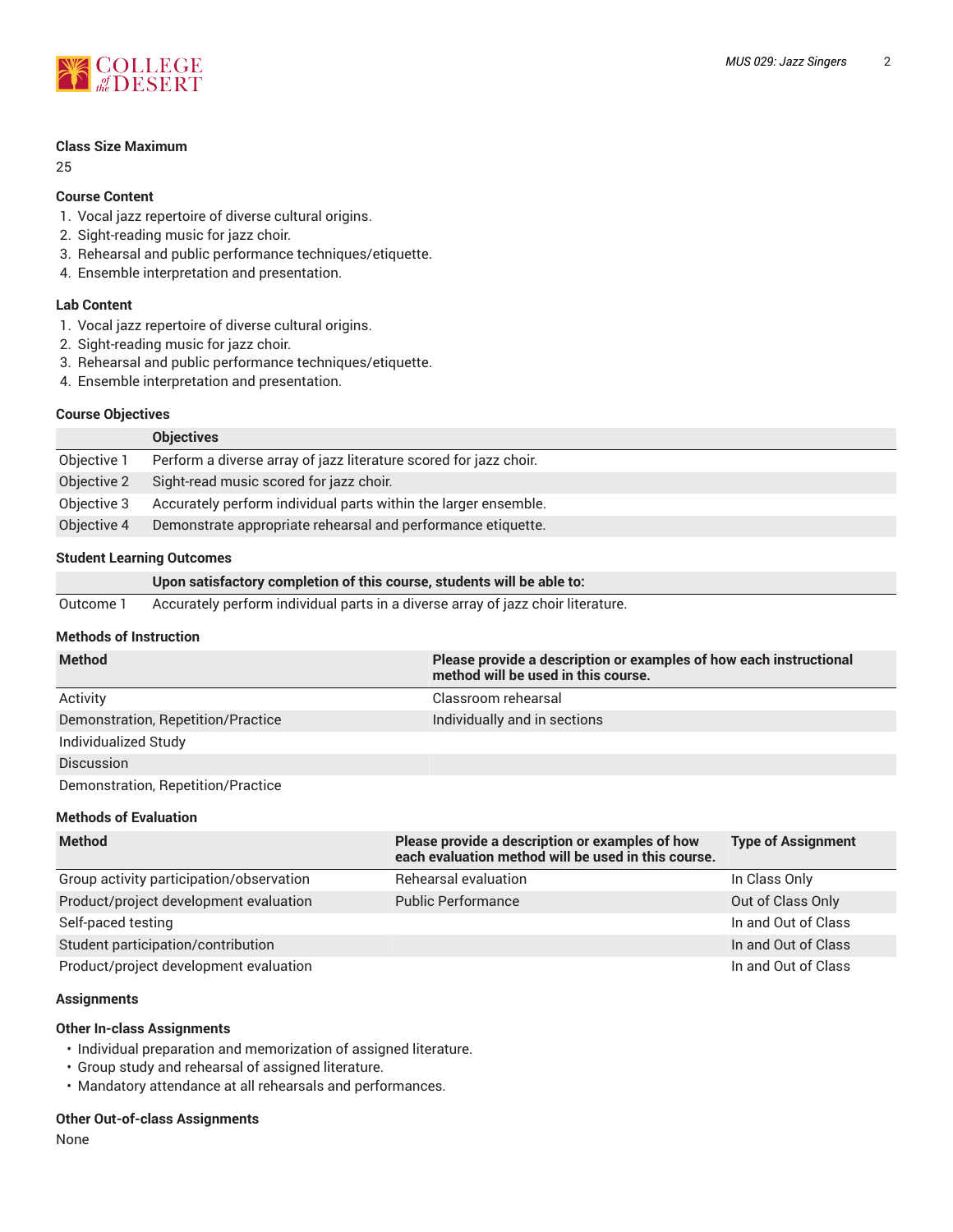

#### **Grade Methods**

Letter Grade Only

## **Comparable Transfer Course Information**

**University System** CSU **Campus** CSU Long Beach

**Course Number** MUS 201D **Course Title** Vocal Jazz Ensemble

## **University System CSU**

**Campus** CSU Sacramento

**Course Number** MUS 143B

**Course Title** Vocal Jazz Ensemble

### **MIS Course Data**

**CIP Code** 50.0901 - Music, General.

**TOP Code** 100400 - Music

**SAM Code** E - Non-Occupational

**Basic Skills Status** Not Basic Skills

**Prior College Level** Not applicable

**Cooperative Work Experience** Not a Coop Course

**Course Classification Status** Credit Course

**Approved Special Class** Not special class

**Noncredit Category** Not Applicable, Credit Course

**Funding Agency Category** Not Applicable